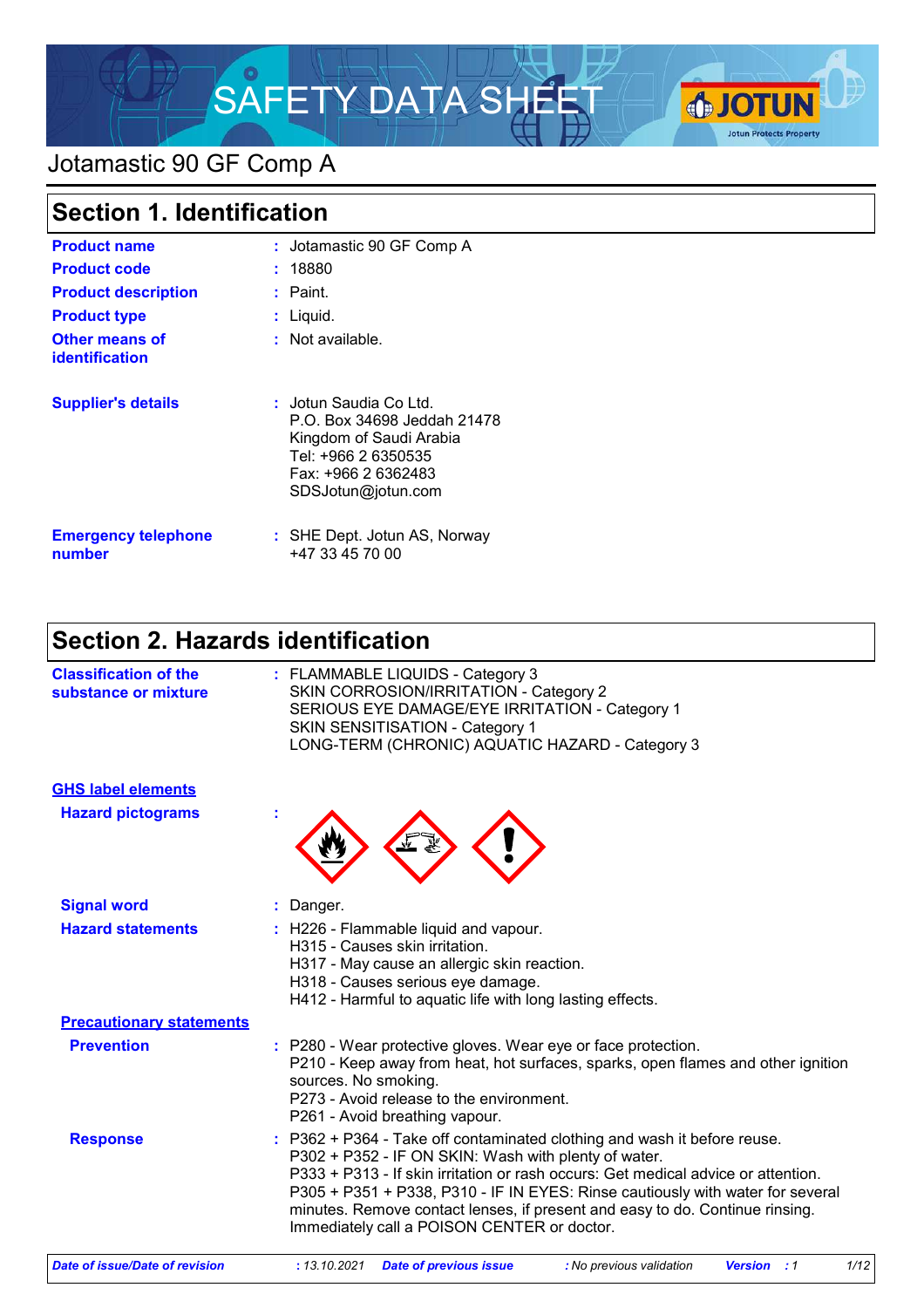# **Section 2. Hazards identification**

| <b>Storage</b>  | : Not applicable.                                                                                                             |
|-----------------|-------------------------------------------------------------------------------------------------------------------------------|
| <b>Disposal</b> | : P501 - Dispose of contents and container in accordance with all local, regional,<br>national and international regulations. |

| <b>Other hazards which do not : None known.</b> |  |
|-------------------------------------------------|--|
| result in classification                        |  |

### **Section 3. Composition/information on ingredients**

| Substance/mixture     | : Mixture        |
|-----------------------|------------------|
| <b>Other means of</b> | : Not available. |
| <b>identification</b> |                  |

| <b>CAS number/other identifiers</b> |  |                   |
|-------------------------------------|--|-------------------|
| <b>CAS number</b>                   |  | : Not applicable. |
| <b>EC</b> number                    |  | : Mixture.        |
| <b>Product code</b>                 |  | : 18880           |

| <b>Ingredient name</b>                                                    | $\frac{9}{6}$ | <b>CAS number</b> |
|---------------------------------------------------------------------------|---------------|-------------------|
| epoxy resin (MW $\leq$ 700)                                               | ≤14           | 1675-54-3         |
| 4,4'-Isopropylidenediphenol, oligomeric reaction products with 1-chloro-  | ≤8.6          | 67989-52-0        |
| 2,3-epoxypropane, reaction products with fatty acids, C18-unsatd., dimers |               |                   |
| xylene                                                                    | ≤10           | 1330-20-7         |
| hydrocarbons, C9-unsaturated, polymerized                                 | ≤5            | 71302-83-5        |
| 2-methylpropan-1-ol                                                       | ≤5            | 78-83-1           |
| glycidyl ether of 3-alkyl phenol                                          | ≤5            | 68413-24-1        |
| benzyl alcohol                                                            | ו≥ ≥          | 100-51-6          |
| ethylbenzene                                                              | צ≥            | 100-41-4          |
| Phenol, methylstyrenated                                                  | ≤3            | 68512-30-1        |
| Phenol, styrenated                                                        | ≤1.5          | 61788-44-1        |

**There are no additional ingredients present which, within the current knowledge of the supplier and in the concentrations applicable, are classified as hazardous to health or the environment and hence require reporting in this section.**

**Occupational exposure limits, if available, are listed in Section 8.**

### **Section 4. First aid measures**

#### **Description of necessary first aid measures**

| <b>Eye contact</b>  | : Get medical attention immediately. Call a poison center or physician. Immediately<br>flush eyes with plenty of water, occasionally lifting the upper and lower eyelids.<br>Check for and remove any contact lenses. Continue to rinse for at least 10 minutes.<br>Chemical burns must be treated promptly by a physician.                                                                                                                                                                                                                                                                                                                                                                                                           |
|---------------------|---------------------------------------------------------------------------------------------------------------------------------------------------------------------------------------------------------------------------------------------------------------------------------------------------------------------------------------------------------------------------------------------------------------------------------------------------------------------------------------------------------------------------------------------------------------------------------------------------------------------------------------------------------------------------------------------------------------------------------------|
| <b>Inhalation</b>   | : Get medical attention immediately. Call a poison center or physician. Remove<br>victim to fresh air and keep at rest in a position comfortable for breathing. If it is<br>suspected that fumes are still present, the rescuer should wear an appropriate mask<br>or self-contained breathing apparatus. If not breathing, if breathing is irregular or if<br>respiratory arrest occurs, provide artificial respiration or oxygen by trained personnel.<br>It may be dangerous to the person providing aid to give mouth-to-mouth<br>resuscitation. If unconscious, place in recovery position and get medical attention<br>immediately. Maintain an open airway. Loosen tight clothing such as a collar, tie,<br>belt or waistband. |
| <b>Skin contact</b> | : Get medical attention immediately. Call a poison center or physician. Wash with<br>plenty of soap and water. Remove contaminated clothing and shoes. Wash<br>contaminated clothing thoroughly with water before removing it, or wear gloves.<br>Continue to rinse for at least 10 minutes. Chemical burns must be treated promptly<br>by a physician. In the event of any complaints or symptoms, avoid further exposure.<br>Wash clothing before reuse. Clean shoes thoroughly before reuse.                                                                                                                                                                                                                                       |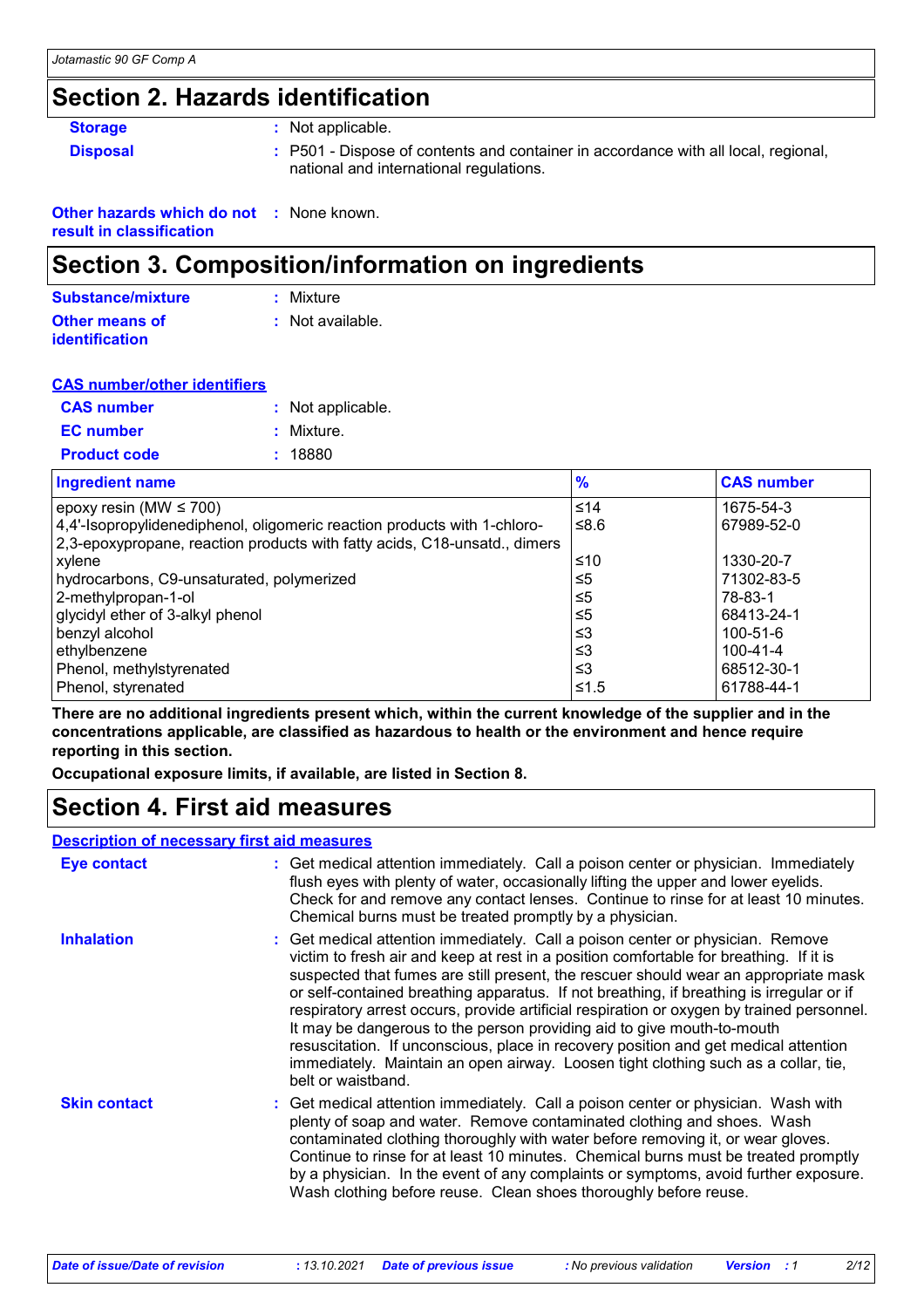# **Section 4. First aid measures**

| waistband. |
|------------|
|------------|

#### **Most important symptoms/effects, acute and delayed**

| <b>Potential acute health effects</b> |                                                                                                                                                                                                                                                                                                                                                                                                                 |
|---------------------------------------|-----------------------------------------------------------------------------------------------------------------------------------------------------------------------------------------------------------------------------------------------------------------------------------------------------------------------------------------------------------------------------------------------------------------|
| <b>Eye contact</b>                    | : Causes serious eye damage.                                                                                                                                                                                                                                                                                                                                                                                    |
| <b>Inhalation</b>                     | : No known significant effects or critical hazards.                                                                                                                                                                                                                                                                                                                                                             |
| <b>Skin contact</b>                   | : Causes skin irritation. May cause an allergic skin reaction.                                                                                                                                                                                                                                                                                                                                                  |
| <b>Ingestion</b>                      | : No known significant effects or critical hazards.                                                                                                                                                                                                                                                                                                                                                             |
| Over-exposure signs/symptoms          |                                                                                                                                                                                                                                                                                                                                                                                                                 |
| <b>Eye contact</b>                    | : Adverse symptoms may include the following:<br>pain<br>watering<br>redness                                                                                                                                                                                                                                                                                                                                    |
| <b>Inhalation</b>                     | : No specific data.                                                                                                                                                                                                                                                                                                                                                                                             |
| <b>Skin contact</b>                   | : Adverse symptoms may include the following:<br>pain or irritation<br>redness<br>blistering may occur                                                                                                                                                                                                                                                                                                          |
| <b>Ingestion</b>                      | : Adverse symptoms may include the following:<br>stomach pains                                                                                                                                                                                                                                                                                                                                                  |
|                                       | <b>Indication of immediate medical attention and special treatment needed, if necessary</b>                                                                                                                                                                                                                                                                                                                     |
| <b>Notes to physician</b>             | : Treat symptomatically. Contact poison treatment specialist immediately if large<br>quantities have been ingested or inhaled.                                                                                                                                                                                                                                                                                  |
| <b>Specific treatments</b>            | : No specific treatment.                                                                                                                                                                                                                                                                                                                                                                                        |
| <b>Protection of first-aiders</b>     | : No action shall be taken involving any personal risk or without suitable training. If it<br>is suspected that fumes are still present, the rescuer should wear an appropriate<br>mask or self-contained breathing apparatus. It may be dangerous to the person<br>providing aid to give mouth-to-mouth resuscitation. Wash contaminated clothing<br>thoroughly with water before removing it, or wear gloves. |

**See toxicological information (Section 11)**

# **Section 5. Firefighting measures**

| <b>Extinguishing media</b>                           |                                                                                                                                                                                                                                                                                                                                                                                                                                    |
|------------------------------------------------------|------------------------------------------------------------------------------------------------------------------------------------------------------------------------------------------------------------------------------------------------------------------------------------------------------------------------------------------------------------------------------------------------------------------------------------|
| <b>Suitable extinguishing</b><br>media               | : Use dry chemical, $CO2$ , water spray (fog) or foam.                                                                                                                                                                                                                                                                                                                                                                             |
| <b>Unsuitable extinguishing</b><br>media             | : Do not use water jet.                                                                                                                                                                                                                                                                                                                                                                                                            |
| <b>Specific hazards arising</b><br>from the chemical | : Flammable liquid and vapour. Runoff to sewer may create fire or explosion hazard.<br>In a fire or if heated, a pressure increase will occur and the container may burst, with<br>the risk of a subsequent explosion. This material is harmful to aquatic life with long<br>lasting effects. Fire water contaminated with this material must be contained and<br>prevented from being discharged to any waterway, sewer or drain. |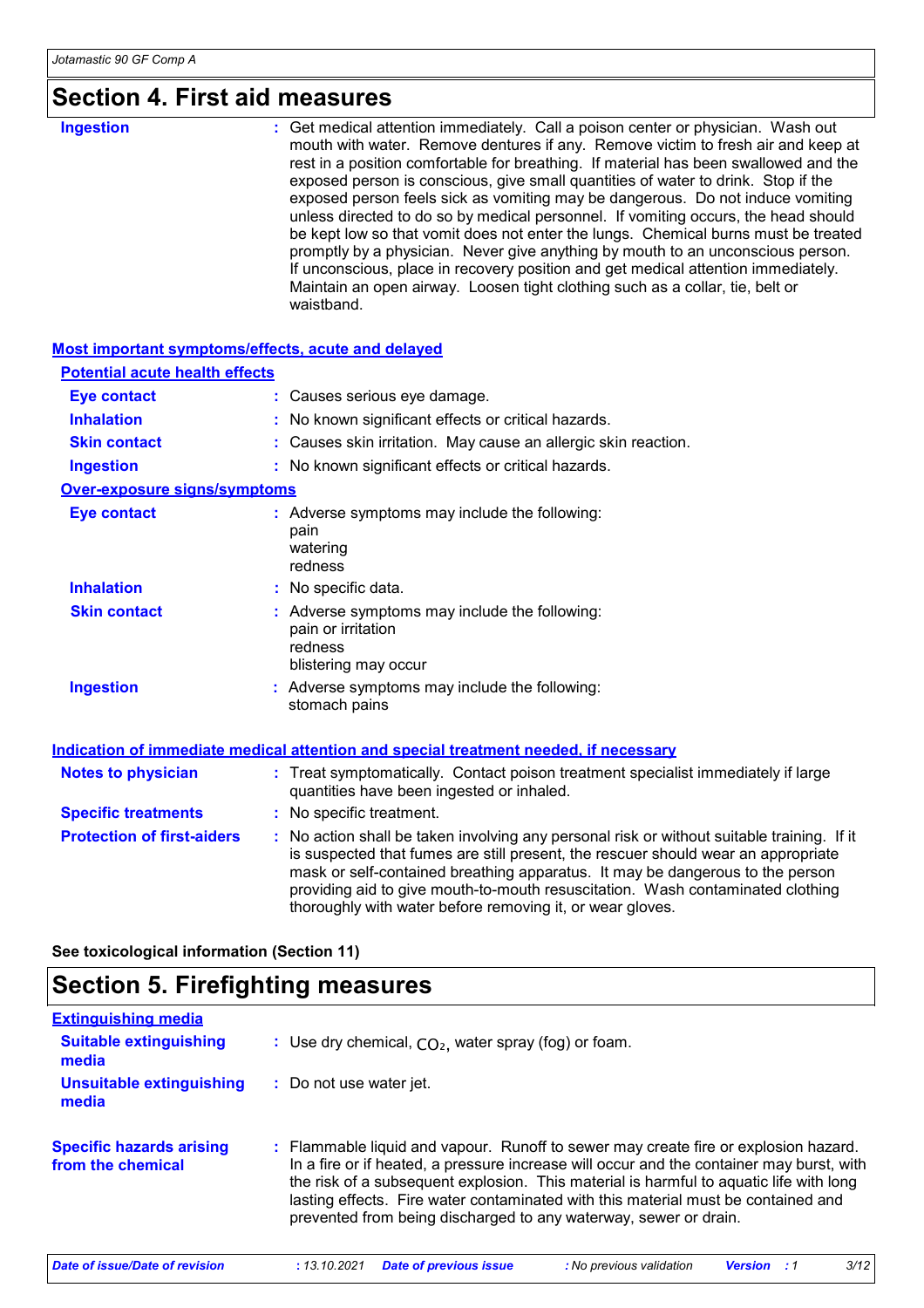### **Section 5. Firefighting measures**

| <b>Hazardous thermal</b><br>decomposition products       | : Decomposition products may include the following materials:<br>carbon dioxide<br>carbon monoxide<br>halogenated compounds<br>metal oxide/oxides                                                                                                                                                                             |
|----------------------------------------------------------|-------------------------------------------------------------------------------------------------------------------------------------------------------------------------------------------------------------------------------------------------------------------------------------------------------------------------------|
| <b>Special protective actions</b><br>for fire-fighters   | : Promptly isolate the scene by removing all persons from the vicinity of the incident if<br>there is a fire. No action shall be taken involving any personal risk or without<br>suitable training. Move containers from fire area if this can be done without risk.<br>Use water spray to keep fire-exposed containers cool. |
| <b>Special protective</b><br>equipment for fire-fighters | : Fire-fighters should wear appropriate protective equipment and self-contained<br>breathing apparatus (SCBA) with a full face-piece operated in positive pressure<br>mode.                                                                                                                                                   |

### **Section 6. Accidental release measures**

#### **Personal precautions, protective equipment and emergency procedures**

| For non-emergency<br>personnel                              | : No action shall be taken involving any personal risk or without suitable training.<br>Evacuate surrounding areas. Keep unnecessary and unprotected personnel from<br>entering. Do not touch or walk through spilt material. Shut off all ignition sources.<br>No flares, smoking or flames in hazard area. Do not breathe vapour or mist.<br>Provide adequate ventilation. Wear appropriate respirator when ventilation is<br>inadequate. Put on appropriate personal protective equipment. |
|-------------------------------------------------------------|-----------------------------------------------------------------------------------------------------------------------------------------------------------------------------------------------------------------------------------------------------------------------------------------------------------------------------------------------------------------------------------------------------------------------------------------------------------------------------------------------|
|                                                             | For emergency responders : If specialised clothing is required to deal with the spillage, take note of any<br>information in Section 8 on suitable and unsuitable materials. See also the<br>information in "For non-emergency personnel".                                                                                                                                                                                                                                                    |
| <b>Environmental precautions</b>                            | : Avoid dispersal of spilt material and runoff and contact with soil, waterways, drains<br>and sewers. Inform the relevant authorities if the product has caused environmental<br>pollution (sewers, waterways, soil or air). Water polluting material. May be harmful<br>to the environment if released in large quantities.                                                                                                                                                                 |
| <b>Methods and material for containment and cleaning up</b> |                                                                                                                                                                                                                                                                                                                                                                                                                                                                                               |
| <b>Small spill</b>                                          | : Stop leak if without risk. Move containers from spill area. Use spark-proof tools and<br>explosion-proof equipment. Dilute with water and mop up if water-soluble.<br>Alternatively, or if water-insoluble, absorb with an inert dry material and place in an<br>appropriate waste disposal container. Dispose of via a licensed waste disposal<br>contractor.                                                                                                                              |
| <b>Large spill</b>                                          | : Stop leak if without risk. Move containers from spill area. Use spark-proof tools and<br>explosion-proof equipment Approach the release from unwind Prevent entry into                                                                                                                                                                                                                                                                                                                      |

explosion-proof equipment. Approach the release from upwind. Prevent entry into sewers, water courses, basements or confined areas. Wash spillages into an effluent treatment plant or proceed as follows. Contain and collect spillage with noncombustible, absorbent material e.g. sand, earth, vermiculite or diatomaceous earth and place in container for disposal according to local regulations (see Section 13). Dispose of via a licensed waste disposal contractor. Contaminated absorbent material may pose the same hazard as the spilt product. Note: see Section 1 for emergency contact information and Section 13 for waste disposal.

### **Section 7. Handling and storage**

#### **Precautions for safe handling**

| <b>Protective measures</b> | : Put on appropriate personal protective equipment (see Section 8). Persons with a<br>history of skin sensitization problems should not be employed in any process in<br>which this product is used. Do not get in eyes or on skin or clothing. Do not breathe<br>vapour or mist. Do not ingest. Avoid release to the environment. Use only with<br>adequate ventilation. Wear appropriate respirator when ventilation is inadequate.<br>Do not enter storage areas and confined spaces unless adequately ventilated. Keep<br>in the original container or an approved alternative made from a compatible material,<br>kept tightly closed when not in use. Store and use away from heat, sparks, open<br>flame or any other ignition source. Use explosion-proof electrical (ventilating,<br>lighting and material handling) equipment. Use only non-sparking tools. Take |
|----------------------------|----------------------------------------------------------------------------------------------------------------------------------------------------------------------------------------------------------------------------------------------------------------------------------------------------------------------------------------------------------------------------------------------------------------------------------------------------------------------------------------------------------------------------------------------------------------------------------------------------------------------------------------------------------------------------------------------------------------------------------------------------------------------------------------------------------------------------------------------------------------------------|
|----------------------------|----------------------------------------------------------------------------------------------------------------------------------------------------------------------------------------------------------------------------------------------------------------------------------------------------------------------------------------------------------------------------------------------------------------------------------------------------------------------------------------------------------------------------------------------------------------------------------------------------------------------------------------------------------------------------------------------------------------------------------------------------------------------------------------------------------------------------------------------------------------------------|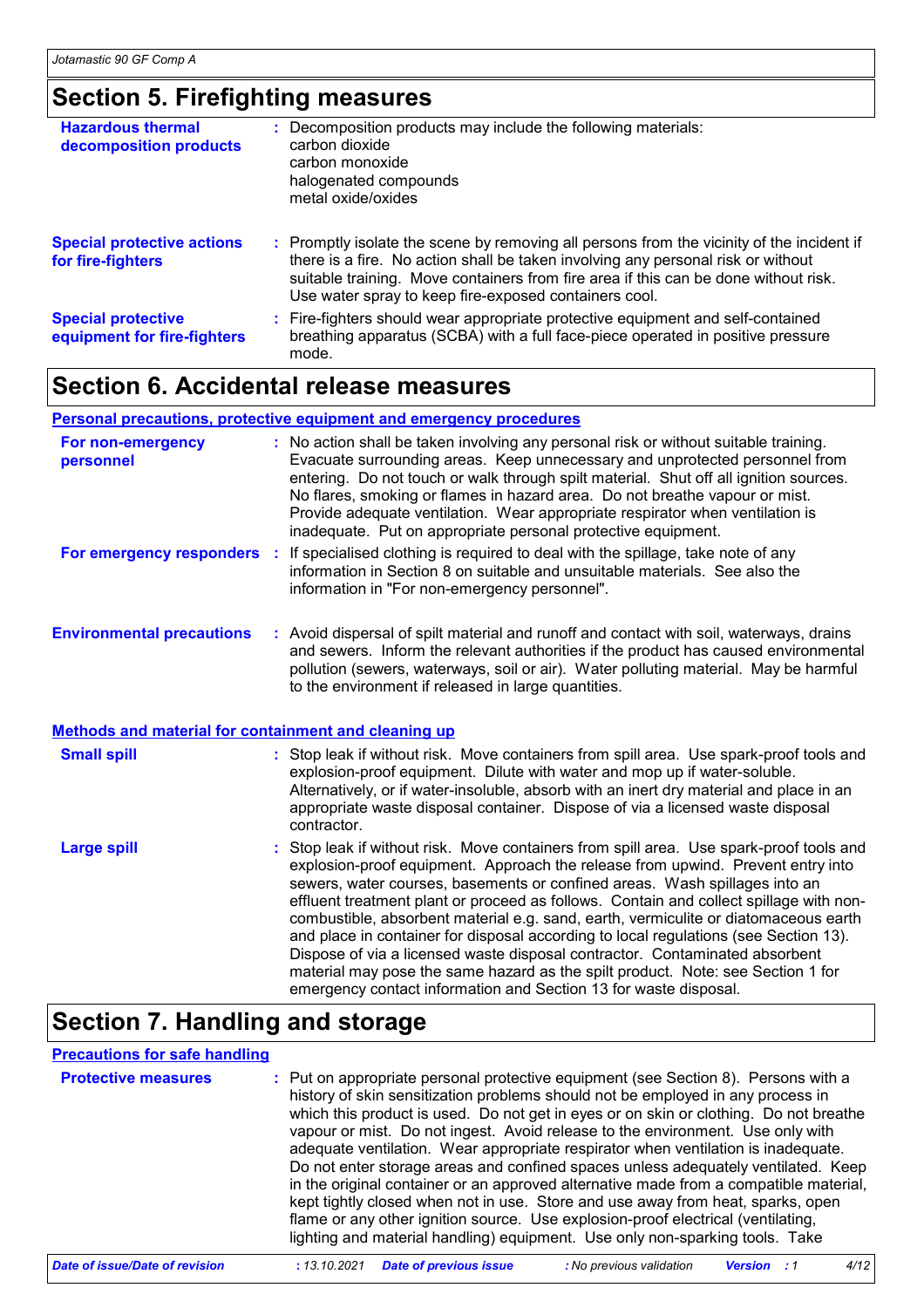### **Section 7. Handling and storage**

|                                                                                  | precautionary measures against electrostatic discharges. Empty containers retain<br>product residue and can be hazardous. Do not reuse container.                                                                                                                                                                                                                                                                                                                                                                                                                                                                                                                                                                       |
|----------------------------------------------------------------------------------|-------------------------------------------------------------------------------------------------------------------------------------------------------------------------------------------------------------------------------------------------------------------------------------------------------------------------------------------------------------------------------------------------------------------------------------------------------------------------------------------------------------------------------------------------------------------------------------------------------------------------------------------------------------------------------------------------------------------------|
| <b>Advice on general</b><br>occupational hygiene                                 | : Eating, drinking and smoking should be prohibited in areas where this material is<br>handled, stored and processed. Workers should wash hands and face before<br>eating, drinking and smoking. Remove contaminated clothing and protective<br>equipment before entering eating areas. See also Section 8 for additional<br>information on hygiene measures.                                                                                                                                                                                                                                                                                                                                                           |
| <b>Conditions for safe storage,</b><br>including any<br><b>incompatibilities</b> | : Store in accordance with local regulations. Store in a segregated and approved<br>area. Store in original container protected from direct sunlight in a dry, cool and well-<br>ventilated area, away from incompatible materials (see Section 10) and food and<br>drink. Store locked up. Eliminate all ignition sources. Separate from oxidising<br>materials. Keep container tightly closed and sealed until ready for use. Containers<br>that have been opened must be carefully resealed and kept upright to prevent<br>leakage. Do not store in unlabelled containers. Use appropriate containment to<br>avoid environmental contamination. See Section 10 for incompatible materials<br>before handling or use. |

### **Section 8. Exposure controls/personal protection**

#### **Control parameters**

#### **Occupational exposure limits**

| <b>Ingredient name</b> | <b>Exposure limits</b>                  |  |  |
|------------------------|-----------------------------------------|--|--|
| xylene                 | ACGIH TLV (United States, 1/2021).      |  |  |
|                        | STEL: 651 mg/m <sup>3</sup> 15 minutes. |  |  |
|                        | STEL: 150 ppm 15 minutes.               |  |  |
|                        | TWA: $434$ mg/m <sup>3</sup> 8 hours.   |  |  |
|                        | TWA: 100 ppm 8 hours.                   |  |  |
| 2-methylpropan-1-ol    | ACGIH TLV (United States, 1/2021).      |  |  |
|                        | TWA: $152 \text{ mg/m}^3$ 8 hours.      |  |  |
|                        | TWA: 50 ppm 8 hours.                    |  |  |
| ethylbenzene           | ACGIH TLV (United States, 1/2021).      |  |  |
|                        | Notes: K                                |  |  |
|                        | TWA: 20 ppm 8 hours. Form:              |  |  |

| <b>Appropriate engineering</b><br><b>controls</b> | : Use only with adequate ventilation. Use process enclosures, local exhaust<br>ventilation or other engineering controls to keep worker exposure to airborne<br>contaminants below any recommended or statutory limits. The engineering controls<br>also need to keep gas, vapour or dust concentrations below any lower explosive<br>limits. Use explosion-proof ventilation equipment. |
|---------------------------------------------------|------------------------------------------------------------------------------------------------------------------------------------------------------------------------------------------------------------------------------------------------------------------------------------------------------------------------------------------------------------------------------------------|
| <b>Environmental exposure</b><br><b>controls</b>  | : Emissions from ventilation or work process equipment should be checked to ensure<br>they comply with the requirements of environmental protection legislation. In some<br>cases, fume scrubbers, filters or engineering modifications to the process                                                                                                                                   |

| <b>Individual protection measures</b> |                                  |
|---------------------------------------|----------------------------------|
| <b>Hygiene measures</b>               | : Wash h<br>eating, s<br>Appropr |

Safety eyewear complying to EN 166 should be used when a risk assessment **Eye/face protection :** Wash hands, forearms and face thoroughly after handling chemical products, before **Hygiene measures :** eating, smoking and using the lavatory and at the end of the working period. Appropriate techniques should be used to remove potentially contaminated clothing. Contaminated work clothing should not be allowed out of the workplace. Wash contaminated clothing before reusing. Ensure that eyewash stations and safety showers are close to the workstation location.

equipment will be necessary to reduce emissions to acceptable levels.

indicates this is necessary to avoid exposure to liquid splashes, mists, gases or dusts. If contact is possible, the following protection should be worn, unless the assessment indicates a higher degree of protection: chemical splash goggles and/ or face shield. If inhalation hazards exist, a full-face respirator may be required instead.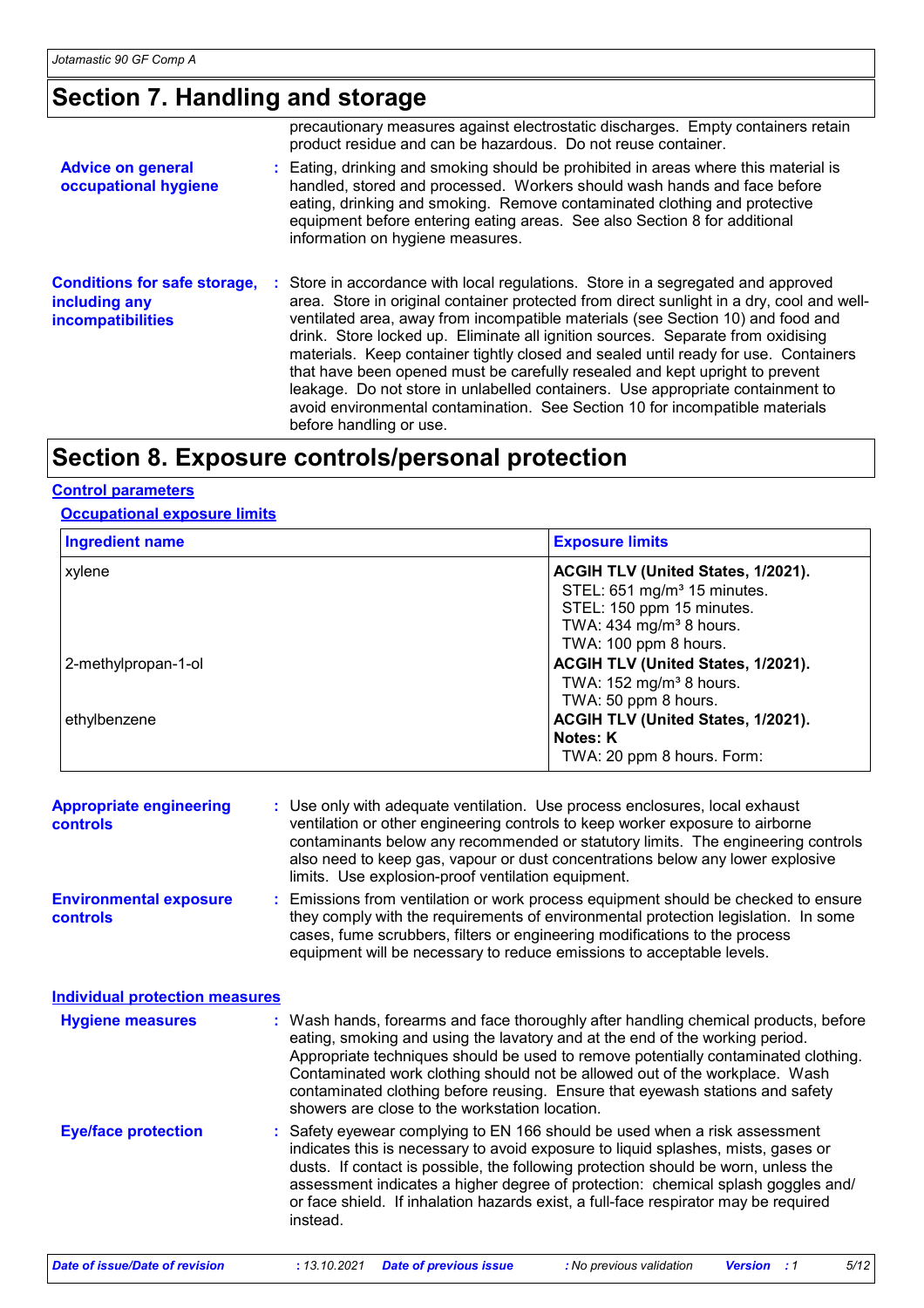# **Section 8. Exposure controls/personal protection**

| <b>Skin protection</b>        |                                                                                                                                                                                                                                                                                                                                                                                                                                                                                                                                                                                                                                                                                                                                                                                                                                                                                                                                                                                                                                                                                                                     |
|-------------------------------|---------------------------------------------------------------------------------------------------------------------------------------------------------------------------------------------------------------------------------------------------------------------------------------------------------------------------------------------------------------------------------------------------------------------------------------------------------------------------------------------------------------------------------------------------------------------------------------------------------------------------------------------------------------------------------------------------------------------------------------------------------------------------------------------------------------------------------------------------------------------------------------------------------------------------------------------------------------------------------------------------------------------------------------------------------------------------------------------------------------------|
| <b>Hand protection</b>        | : There is no one glove material or combination of materials that will give unlimited<br>resistance to any individual or combination of chemicals.<br>The breakthrough time must be greater than the end use time of the product.<br>The instructions and information provided by the glove manufacturer on use,<br>storage, maintenance and replacement must be followed.<br>Gloves should be replaced regularly and if there is any sign of damage to the glove<br>material.<br>Always ensure that gloves are free from defects and that they are stored and used<br>correctly.<br>The performance or effectiveness of the glove may be reduced by physical/chemical<br>damage and poor maintenance.<br>Barrier creams may help to protect the exposed areas of the skin but should not be<br>applied once exposure has occurred.<br>Wear suitable gloves tested to EN374.<br>Recommended, gloves(breakthrough time) > 8 hours: Responder, Viton®, 4H,<br>Teflon<br>Not recommended, gloves(breakthrough time) < 1 hour: PVC<br>May be used, gloves(breakthrough time) 4 - 8 hours: butyl rubber, nitrile rubber, |
|                               | neoprene, polyvinyl alcohol (PVA)                                                                                                                                                                                                                                                                                                                                                                                                                                                                                                                                                                                                                                                                                                                                                                                                                                                                                                                                                                                                                                                                                   |
| <b>Body protection</b>        | Personal protective equipment for the body should be selected based on the task<br>being performed and the risks involved and should be approved by a specialist<br>before handling this product. When there is a risk of ignition from static electricity,<br>wear anti-static protective clothing. For the greatest protection from static<br>discharges, clothing should include anti-static overalls, boots and gloves.                                                                                                                                                                                                                                                                                                                                                                                                                                                                                                                                                                                                                                                                                         |
| <b>Other skin protection</b>  | Appropriate footwear and any additional skin protection measures should be<br>selected based on the task being performed and the risks involved and should be<br>approved by a specialist before handling this product.                                                                                                                                                                                                                                                                                                                                                                                                                                                                                                                                                                                                                                                                                                                                                                                                                                                                                             |
| <b>Respiratory protection</b> | : If workers are exposed to concentrations above the exposure limit, they must use a<br>respirator according to EN 140. Use respiratory mask with charcoal and dust filter<br>when spraying this product, according to EN 14387(as filter combination A2-P2). In<br>confined spaces, use compressed-air or fresh-air respiratory equipment. When use<br>of roller or brush, consider use of charcoalfilter.                                                                                                                                                                                                                                                                                                                                                                                                                                                                                                                                                                                                                                                                                                         |

# **Section 9. Physical and chemical properties**

| <b>Appearance</b>                               |                                                                                                                                             |
|-------------------------------------------------|---------------------------------------------------------------------------------------------------------------------------------------------|
| <b>Physical state</b>                           | : Liquid.                                                                                                                                   |
| <b>Colour</b>                                   | : Grey, Red                                                                                                                                 |
| <b>Odour</b>                                    | : Characteristic.                                                                                                                           |
| <b>Odour threshold</b>                          | : Not applicable.                                                                                                                           |
| pH                                              | : Not applicable.                                                                                                                           |
| <b>Melting point</b>                            | : Not applicable.                                                                                                                           |
| <b>Boiling point</b>                            | : Lowest known value: $108^{\circ}$ C (226.4 $^{\circ}$ F) (2-methylpropan-1-ol). Weighted average:<br>228.81°C (443.9°F)                   |
| <b>Flash point</b>                              | : Closed cup: $33^{\circ}$ C (91.4 $^{\circ}$ F)                                                                                            |
| <b>Evaporation rate</b>                         | : Highest known value: 0.84 (ethylbenzene) Weighted average: 0.6compared with<br>butyl acetate                                              |
| <b>Flammability (solid, gas)</b>                | : Not applicable.                                                                                                                           |
| Lower and upper explosive<br>(flammable) limits | $: 0.8 - 13\%$                                                                                                                              |
| <b>Vapour pressure</b>                          | : Highest known value: <1.6 kPa (<12 mm Hg) (at $20^{\circ}$ C) (2-methylpropan-1-ol).<br>Weighted average: 0.37 kPa (2.78 mm Hg) (at 20°C) |
| <b>Vapour density</b>                           | : Highest known value: 11.7 (Air = 1) (epoxy resin (MW ≤ 700)). Weighted average:<br>7.74 $(Air = 1)$                                       |
| <b>Density</b>                                  | $: 1.50588$ to 1.589 g/cm <sup>3</sup>                                                                                                      |
|                                                 |                                                                                                                                             |

*Date of issue/Date of revision* **:** *13.10.2021 Date of previous issue : No previous validation Version : 1 6/12*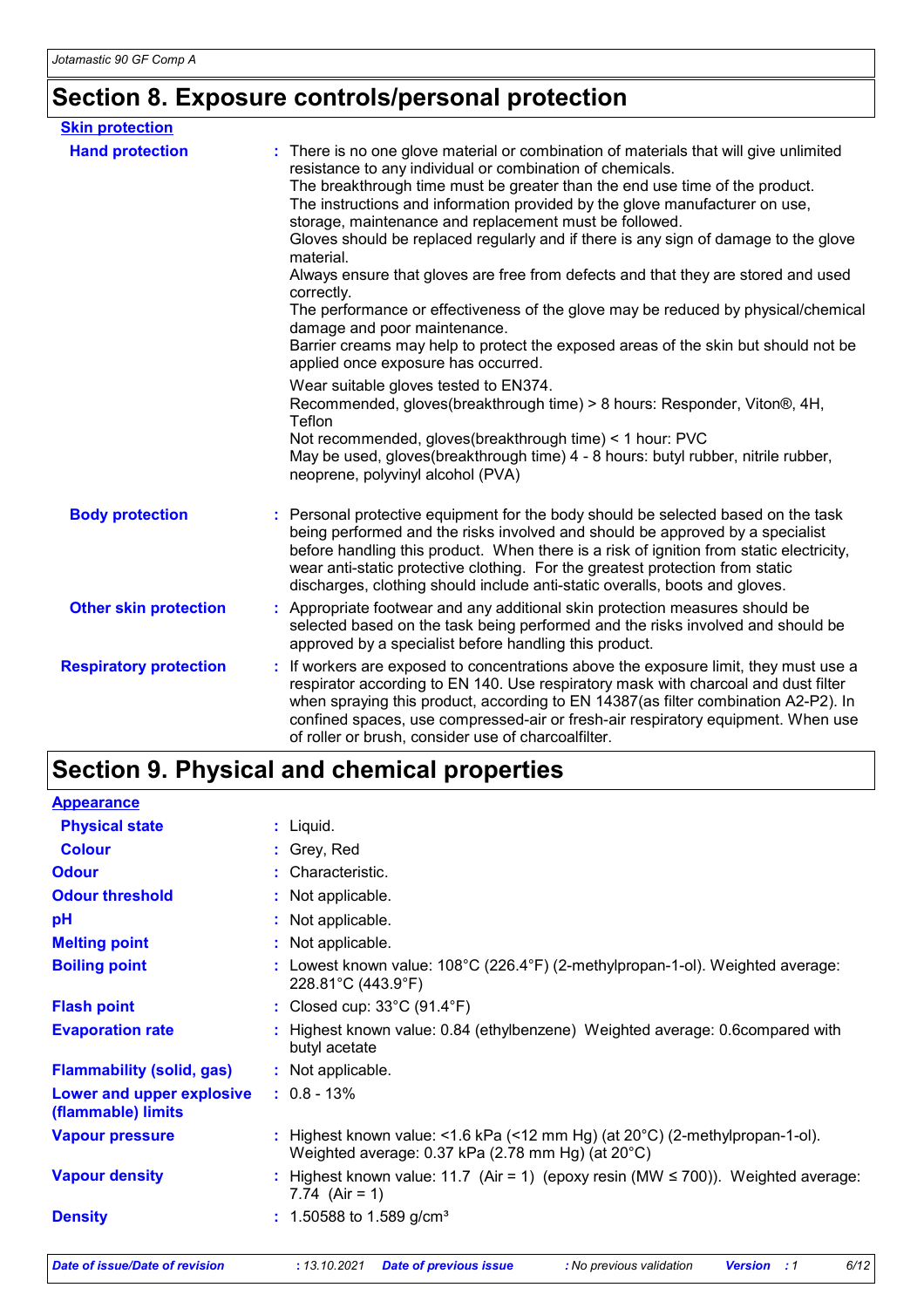# **Section 9. Physical and chemical properties**

| <b>Solubility</b>                                 | : Insoluble in the following materials: cold water and hot water.                              |
|---------------------------------------------------|------------------------------------------------------------------------------------------------|
| <b>Partition coefficient: n-</b><br>octanol/water | : Not available.                                                                               |
| <b>Auto-ignition temperature</b>                  | : Lowest known value: $>375^{\circ}C$ ( $>707^{\circ}F$ ) (hydrocarbons, c9-unsatd., polymd.). |
| <b>Decomposition temperature :</b> Not available. |                                                                                                |
| <b>Viscosity</b>                                  | : Kinematic (40°C): >0.205 cm <sup>2</sup> /s (>20.5 cSt)                                      |

# **Section 10. Stability and reactivity**

| <b>Reactivity</b>                            | : No specific test data related to reactivity available for this product or its ingredients.                                                                                 |
|----------------------------------------------|------------------------------------------------------------------------------------------------------------------------------------------------------------------------------|
| <b>Chemical stability</b>                    | : The product is stable.                                                                                                                                                     |
| <b>Possibility of hazardous</b><br>reactions | : Under normal conditions of storage and use, hazardous reactions will not occur.                                                                                            |
| <b>Conditions to avoid</b>                   | : Avoid all possible sources of ignition (spark or flame). Do not pressurise, cut, weld,<br>braze, solder, drill, grind or expose containers to heat or sources of ignition. |
| <b>Incompatible materials</b>                | : Reactive or incompatible with the following materials:<br>oxidising materials                                                                                              |
| <b>Hazardous decomposition</b><br>products   | : Under normal conditions of storage and use, hazardous decomposition products<br>should not be produced.                                                                    |

# **Section 11. Toxicological information**

#### **Information on toxicological effects**

| <b>Acute toxicity</b> |
|-----------------------|
|-----------------------|

| <b>Product/ingredient name</b> | <b>Result</b>                 | <b>Species</b> | <b>Dose</b>             | <b>Exposure</b> |
|--------------------------------|-------------------------------|----------------|-------------------------|-----------------|
| epoxy resin (MW $\leq$ 700)    | LD50 Dermal                   | Rabbit         | $20$ g/kg               |                 |
|                                | LD50 Oral                     | Mouse          | 15600 mg/kg             |                 |
| xylene                         | <b>LC50 Inhalation Vapour</b> | Rat            | $20$ mg/l               | 4 hours         |
|                                | LD50 Oral                     | Rat            | 4300 mg/kg              |                 |
|                                | <b>TDLo Dermal</b>            | Rabbit         | 4300 mg/kg              |                 |
| 2-methylpropan-1-ol            | <b>LC50 Inhalation Vapour</b> | Rat            | 19200 mg/m <sup>3</sup> | 4 hours         |
|                                | LD50 Dermal                   | Rabbit         | 3400 mg/kg              |                 |
|                                | LD50 Oral                     | Rat            | 2460 mg/kg              |                 |
| benzyl alcohol                 | LD50 Oral                     | Rat            | 1230 mg/kg              |                 |
| ethylbenzene                   | <b>LC50 Inhalation Vapour</b> | Rat - Male     | $17.8$ mg/l             | 4 hours         |
|                                | LD50 Dermal                   | Rabbit         | >5000 mg/kg             |                 |
|                                | LD50 Oral                     | Rat            | 3500 mg/kg              |                 |
| Phenol, styrenated             | LD50 Dermal                   | Rabbit         | >5010 mg/kg             |                 |
|                                | LD50 Oral                     | Rat            | 2500 mg/kg              |                 |

### **Irritation/Corrosion**

| <b>Product/ingredient name</b> | <b>Result</b>          | <b>Species</b>                     | <b>Score</b> | <b>Exposure</b>            | <b>Observation</b> |
|--------------------------------|------------------------|------------------------------------|--------------|----------------------------|--------------------|
| epoxy resin (MW $\leq$ 700)    | Eyes - Severe irritant | Rabbit                             |              | l24 hours 2<br>milligrams  |                    |
|                                | Skin - Mild irritant   | Rabbit                             |              | 500<br>milligrams          |                    |
| xylene                         | Eyes - Mild irritant   | Rabbit                             |              | 87 milligrams              |                    |
|                                | Skin - Mild irritant   | Rat                                |              | 8 hours 60<br>Imicroliters |                    |
| 2-methylpropan-1-ol            | Eyes - Irritant        | Mammal -<br>species<br>unspecified |              |                            |                    |
|                                | Skin - Mild irritant   | Mammal -<br>species<br>unspecified |              |                            |                    |
| benzyl alcohol                 | Eyes - Mild irritant   | Mammal -<br>species<br>unspecified |              |                            |                    |
| Phenol, methylstyrenated       | Skin - Mild irritant   | Mammal -                           |              |                            |                    |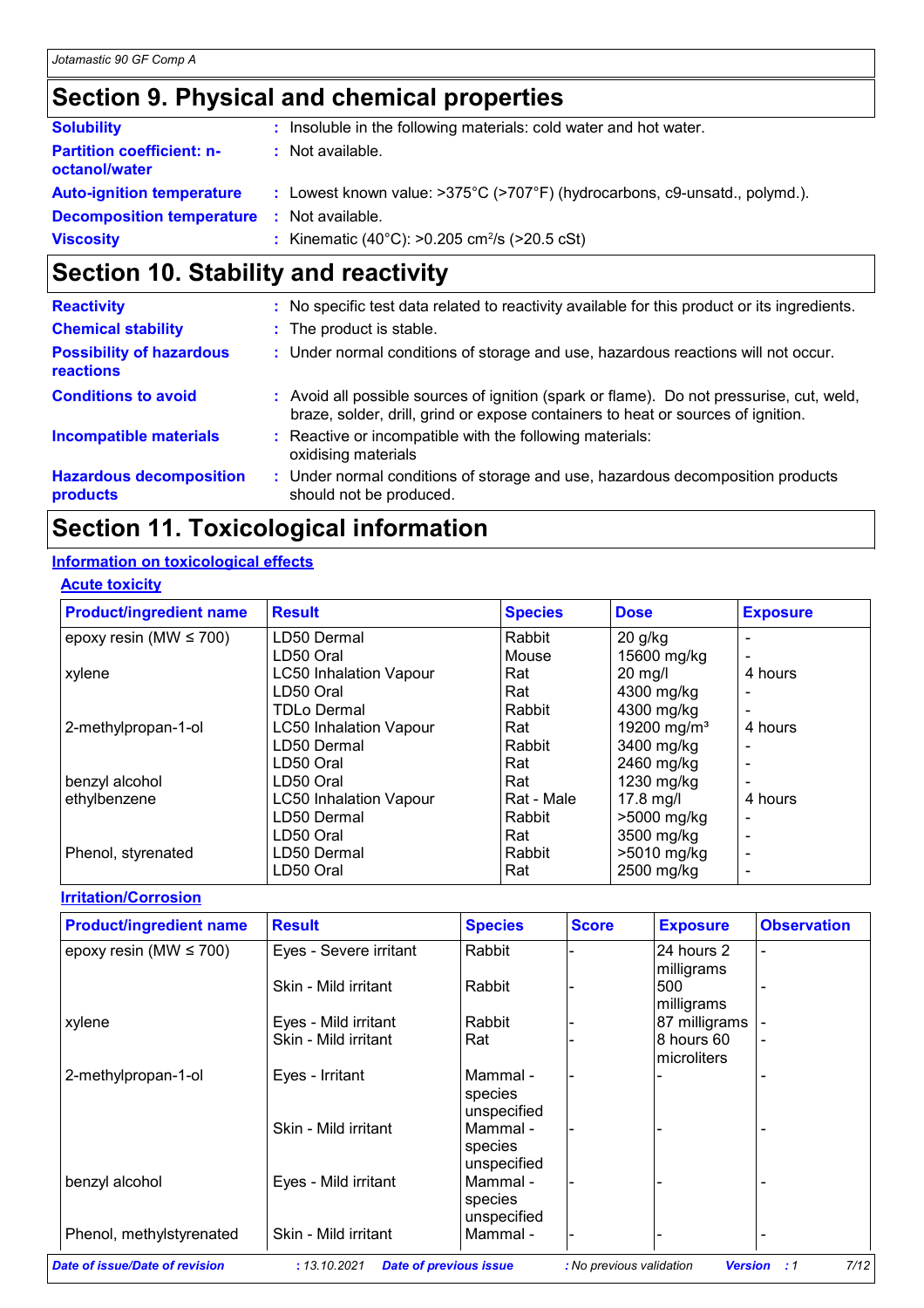# **Section 11. Toxicological information**

| Eyes - Mild irritant<br>Phenol, styrenated<br>Skin - Mild irritant<br>Skin - Mild irritant | species<br>unspecified<br>Rabbit<br>Rabbit<br>l Mammal -<br>species<br>unspecified | 0.1 Mililiters<br>0.5 Mililiters |  |
|--------------------------------------------------------------------------------------------|------------------------------------------------------------------------------------|----------------------------------|--|
|--------------------------------------------------------------------------------------------|------------------------------------------------------------------------------------|----------------------------------|--|

#### **Sensitisation**

| <b>Product/ingredient name</b>               | <b>Route of</b><br>exposure | <b>Species</b>                  | <b>Result</b> |
|----------------------------------------------|-----------------------------|---------------------------------|---------------|
| epoxy resin (MW $\leq$ 700)                  | skin                        | Mammal - species<br>unspecified | Sensitising   |
| hydrocarbons,<br>C9-unsaturated, polymerized | skin                        | Mammal - species<br>unspecified | Sensitising   |
| glycidyl ether of 3-alkyl<br>phenol          | skin                        | Mammal - species<br>unspecified | Sensitising   |
| Phenol, methylstyrenated                     | skin                        | Mammal - species<br>unspecified | Sensitising   |
| Phenol, styrenated                           | skin                        | Mammal - species<br>unspecified | Sensitising   |

#### **Mutagenicity**

Not available.

#### **Carcinogenicity**

Not available.

#### **Reproductive toxicity**

Not available.

#### **Teratogenicity**

Not available.

#### **Specific target organ toxicity (single exposure)**

| <b>Name</b>         | <b>Category</b> | <b>Route of</b><br>exposure | <b>Target organs</b>            |
|---------------------|-----------------|-----------------------------|---------------------------------|
| xylene              | Category 3      |                             | Respiratory tract<br>Irritation |
| 2-methylpropan-1-ol | Category 3      |                             | Respiratory tract<br>Irritation |
|                     | Category 3      |                             | Narcotic effects                |

#### **Specific target organ toxicity (repeated exposure)**

| <b>Name</b>   | <b>Category</b> | <b>Route of</b><br>exposure | <b>Target organs</b> |
|---------------|-----------------|-----------------------------|----------------------|
| lethvlbenzene | Category 2      |                             | ∣hearing organs      |

#### **Aspiration hazard**

| <b>Name</b>   | Result                                |
|---------------|---------------------------------------|
| <b>xylene</b> | <b>ASPIRATION HAZARD - Category 1</b> |
| lethylbenzene | <b>ASPIRATION HAZARD - Category 1</b> |

#### **Information on likely routes :** Not available. **of exposure**

| <b>Potential acute health effects</b> |                                                                |                          |                    |      |
|---------------------------------------|----------------------------------------------------------------|--------------------------|--------------------|------|
| <b>Eye contact</b>                    | : Causes serious eye damage.                                   |                          |                    |      |
| <b>Inhalation</b>                     | : No known significant effects or critical hazards.            |                          |                    |      |
| <b>Skin contact</b>                   | : Causes skin irritation. May cause an allergic skin reaction. |                          |                    |      |
| Date of issue/Date of revision        | Date of previous issue<br>: 13.10.2021                         | : No previous validation | <b>Version</b> : 1 | 8/12 |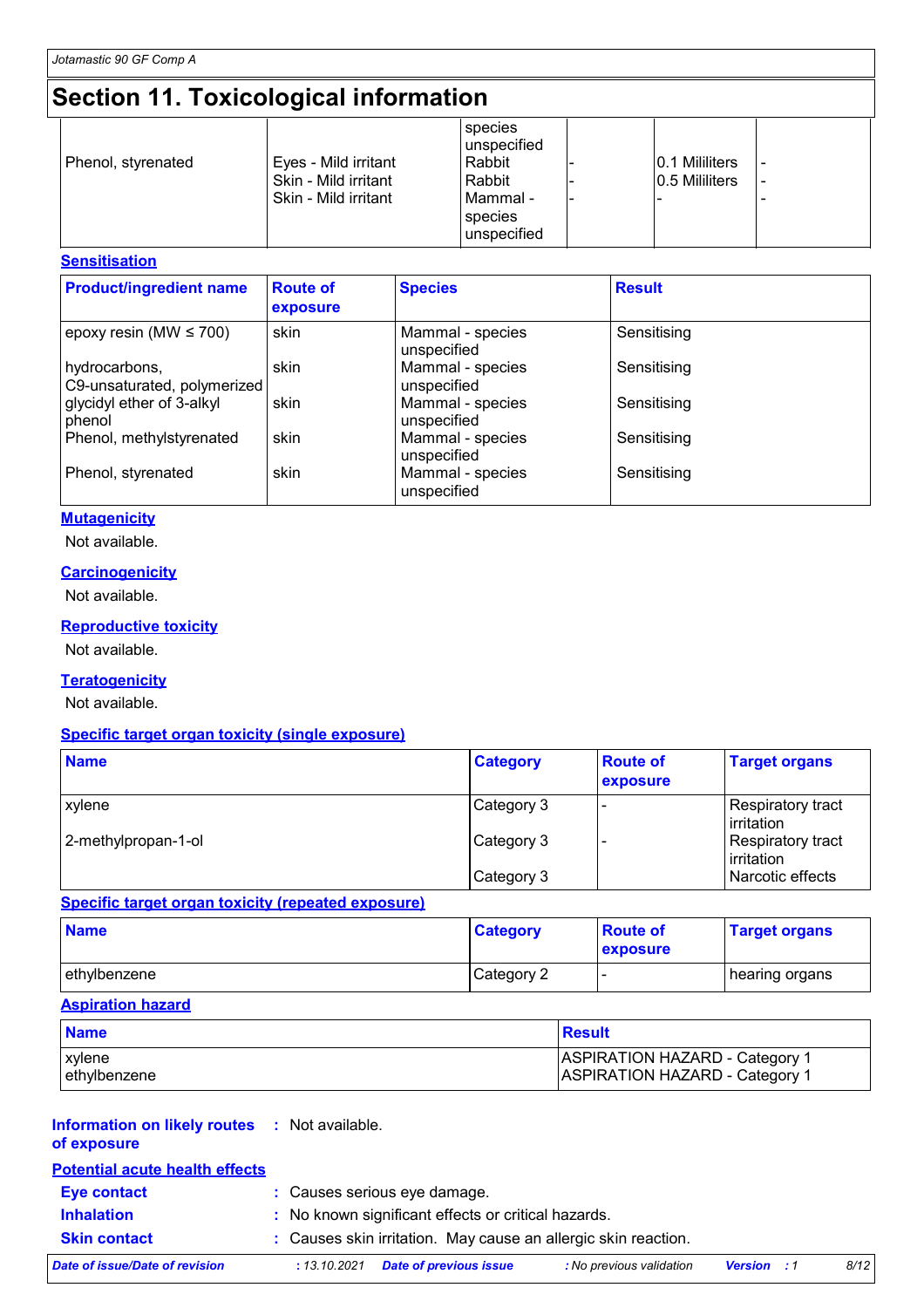### **Section 11. Toxicological information**

**Ingestion :** No known significant effects or critical hazards.

#### **Symptoms related to the physical, chemical and toxicological characteristics**

| <b>Eye contact</b>  | : Adverse symptoms may include the following:<br>pain<br>watering<br>redness                           |
|---------------------|--------------------------------------------------------------------------------------------------------|
| <b>Inhalation</b>   | : No specific data.                                                                                    |
| <b>Skin contact</b> | : Adverse symptoms may include the following:<br>pain or irritation<br>redness<br>blistering may occur |
| <b>Ingestion</b>    | : Adverse symptoms may include the following:<br>stomach pains                                         |

|                                                   | Delayed and immediate effects as well as chronic effects from short and long-term exposure               |
|---------------------------------------------------|----------------------------------------------------------------------------------------------------------|
| <b>Short term exposure</b>                        |                                                                                                          |
| <b>Potential immediate</b><br><b>effects</b>      | : Not available.                                                                                         |
| <b>Potential delayed effects</b>                  | : Not available.                                                                                         |
| <b>Long term exposure</b>                         |                                                                                                          |
| <b>Potential immediate</b><br><b>effects</b>      | $:$ Not available.                                                                                       |
| <b>Potential delayed effects : Not available.</b> |                                                                                                          |
| <b>Potential chronic health effects</b>           |                                                                                                          |
| Not available.                                    |                                                                                                          |
| <b>General</b>                                    | : Once sensitized, a severe allergic reaction may occur when subsequently exposed<br>to very low levels. |
| <b>Carcinogenicity</b>                            | : No known significant effects or critical hazards.                                                      |
| <b>Mutagenicity</b>                               | : No known significant effects or critical hazards.                                                      |
| <b>Teratogenicity</b>                             | : No known significant effects or critical hazards.                                                      |
| <b>Developmental effects</b>                      | : No known significant effects or critical hazards.                                                      |
| <b>Fertility effects</b>                          | : No known significant effects or critical hazards.                                                      |

#### **Numerical measures of toxicity**

#### **Acute toxicity estimates**

| <b>Route</b>         | <b>ATE value</b> |
|----------------------|------------------|
| Oral                 | 49200 mg/kg      |
| Dermal               | 19349.16 mg/kg   |
| Inhalation (vapours) | 164.51 mg/l      |

# **Section 12. Ecological information**

#### **Toxicity**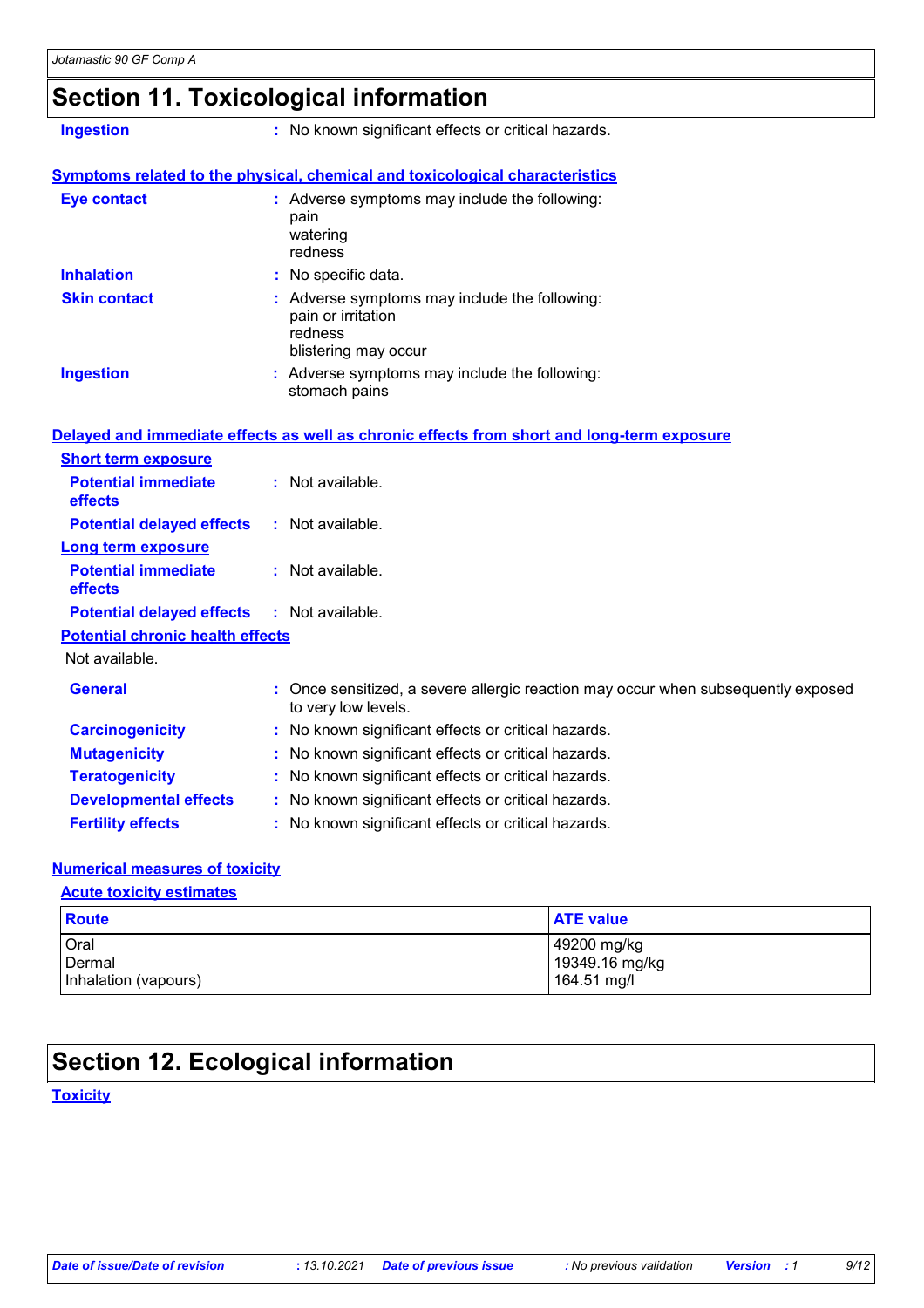### **Section 12. Ecological information**

| <b>Product/ingredient name</b> | <b>Result</b>                      | <b>Species</b>                      | <b>Exposure</b> |
|--------------------------------|------------------------------------|-------------------------------------|-----------------|
| epoxy resin (MW $\leq$ 700)    | Acute EC50 1.4 mg/l                | Daphnia                             | 48 hours        |
|                                | Acute LC50 3.1 mg/l                | Fish - pimephales promelas          | 96 hours        |
|                                | Chronic NOEC 0.3 mg/l              | Fish                                | 21 days         |
| xylene                         | Acute LC50 8500 µg/l Marine water  | Crustaceans - Palaemonetes<br>pugio | 48 hours        |
|                                | Acute LC50 13400 µg/l Fresh water  | Fish - Pimephales promelas          | 96 hours        |
| 2-methylpropan-1-ol            | Chronic NOEC 4000 µg/l Fresh water | Daphnia - Daphnia magna             | 21 days         |
| ethylbenzene                   | Acute EC50 7700 µg/l Marine water  | Algae - Skeletonema costatum        | 96 hours        |
|                                | Acute EC50 2.93 mg/l               | Daphnia                             | 48 hours        |
|                                | Acute LC50 4.2 mg/l                | Fish                                | 96 hours        |
| Phenol, styrenated             | Acute EC50 100 mg/l                | Algae                               | 72 hours        |
|                                | Acute EC50 54 mg/l                 | Daphnia                             | 48 hours        |
|                                | Acute LC50 25.8 mg/l               | Fish                                | 96 hours        |

#### **Persistence and degradability**

| <b>Product/ingredient name</b> | <b>Aquatic half-life</b> | <b>Photolysis</b> | <b>Biodegradability</b> |
|--------------------------------|--------------------------|-------------------|-------------------------|
| epoxy resin (MW $\leq 700$ )   |                          |                   | Not readily             |
| xylene                         |                          |                   | <b>Readily</b>          |
| benzyl alcohol                 |                          |                   | <b>Readily</b>          |
| ethylbenzene                   |                          |                   | <b>IReadily</b>         |

#### **Bioaccumulative potential**

| <b>Product/ingredient name</b> | <b>LogPow</b> | <b>BCF</b>  | <b>Potential</b> |
|--------------------------------|---------------|-------------|------------------|
| epoxy resin (MW $\leq$ 700)    | 2.64 to 3.78  | .31         | low              |
| <b>xylene</b>                  | 3.12          | 8.1 to 25.9 | low              |
| hydrocarbons,                  | 3.627         |             | low              |
| C9-unsaturated, polymerized    |               |             |                  |
| 2-methylpropan-1-ol            |               |             | low              |
| benzyl alcohol                 | 0.87          | < 100       | low              |
| ethylbenzene                   | 3.6           |             | low              |
| Phenol, methylstyrenated       | 3.627         |             | low              |

#### **Mobility in soil**

**Soil/water partition coefficient (KOC) :** Not available.

**Other adverse effects** : No known significant effects or critical hazards.

### **Section 13. Disposal considerations**

The generation of waste should be avoided or minimised wherever possible. Disposal of this product, solutions and any by-products should at all times comply with the requirements of environmental protection and waste disposal legislation and any regional local authority requirements. Dispose of surplus and nonrecyclable products via a licensed waste disposal contractor. Waste should not be disposed of untreated to the sewer unless fully compliant with the requirements of all authorities with jurisdiction. Waste packaging should be recycled. Incineration or landfill should only be considered when recycling is not feasible. This material and its container must be disposed of in a safe way. Care should be taken when handling emptied containers that have not been cleaned or rinsed out. Empty containers or liners may retain some product residues. Vapour from product residues may create a highly flammable or explosive atmosphere inside the container. Do not cut, weld or grind used containers unless they have been cleaned thoroughly internally. Avoid dispersal of spilt material and runoff and contact with soil, waterways, drains and sewers. **Disposal methods :**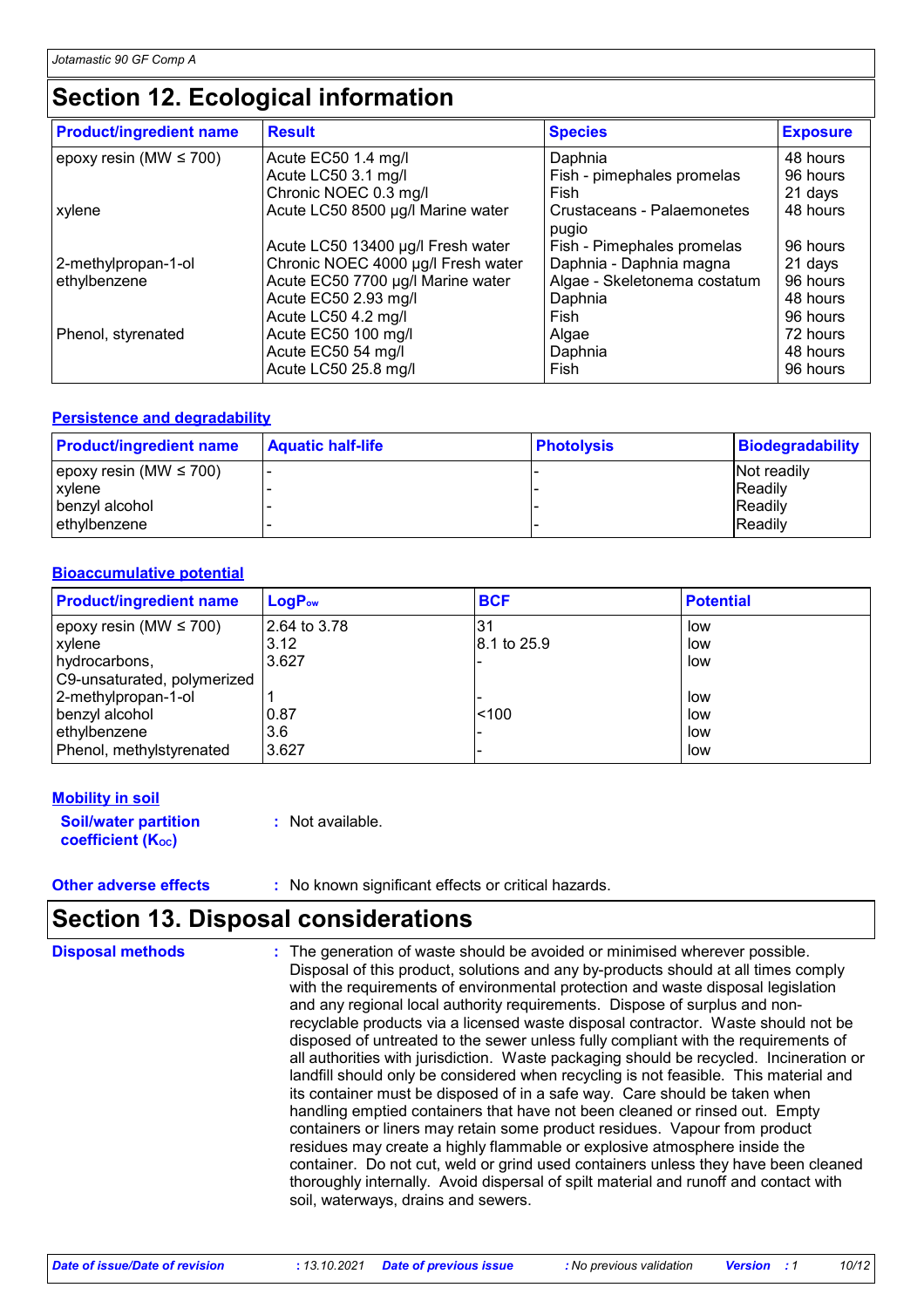# **Section 14. Transport information**

|                                      | <b>ADR/RID</b> | <b>IMDG</b>                              | <b>IATA</b>    |
|--------------------------------------|----------------|------------------------------------------|----------------|
| <b>UN number</b>                     | <b>UN1263</b>  | <b>UN1263</b>                            | <b>UN1263</b>  |
| <b>UN proper</b><br>shipping name    | Paint          | Paint                                    | Paint          |
| <b>Transport hazard</b><br>class(es) | $\mathbf{3}$   | 3                                        | 3              |
| <b>Packing group</b>                 | Ш              | III                                      | $\mathbf{III}$ |
| <b>Environmental</b><br>hazards      | No.            | No.                                      | No.            |
| <b>Additional</b><br>information     | -              | <b>Emergency schedules F-E,</b><br>$S-E$ | $\blacksquare$ |

| <b>Additional information</b>                                             |                                                                                                                                                                                                                                                 |
|---------------------------------------------------------------------------|-------------------------------------------------------------------------------------------------------------------------------------------------------------------------------------------------------------------------------------------------|
| <b>ADR/RID</b>                                                            | : ADR/RID: Viscous substance. Not restricted, ref. chapter 2.2.3.1.5 (applicable to<br>receptacles $\leq$ 450 litre capacity).                                                                                                                  |
|                                                                           | <b>Hazard identification number 30</b><br>Tunnel code (D/E)                                                                                                                                                                                     |
| <b>IMDG</b>                                                               | : IMDG: Viscous substance. Transport in accordance with paragraph 2.3.2.5<br>(applicable to receptacles $\leq$ 450 litre capacity).                                                                                                             |
|                                                                           | <b>Emergency schedules F-E, S-E</b>                                                                                                                                                                                                             |
|                                                                           | Special precautions for user : Transport within user's premises: always transport in closed containers that are<br>upright and secure. Ensure that persons transporting the product know what to do in<br>the event of an accident or spillage. |
| <b>Transport in bulk according : Not available.</b><br>to IMO instruments |                                                                                                                                                                                                                                                 |

### **Section 15. Regulatory information**

| <b>Safety, health and</b> | No known specific national and/or regional regulations applicable to this product |
|---------------------------|-----------------------------------------------------------------------------------|
| environmental regulations | (including its ingredients).                                                      |
| specific for the product  |                                                                                   |

#### **International regulations**

**Chemical Weapon Convention List Schedules I, II & III Chemicals**

Not listed.

#### **Montreal Protocol**

Not listed.

**Stockholm Convention on Persistent Organic Pollutants** Not listed.

**UNECE Aarhus Protocol on POPs and Heavy Metals**

Not listed.